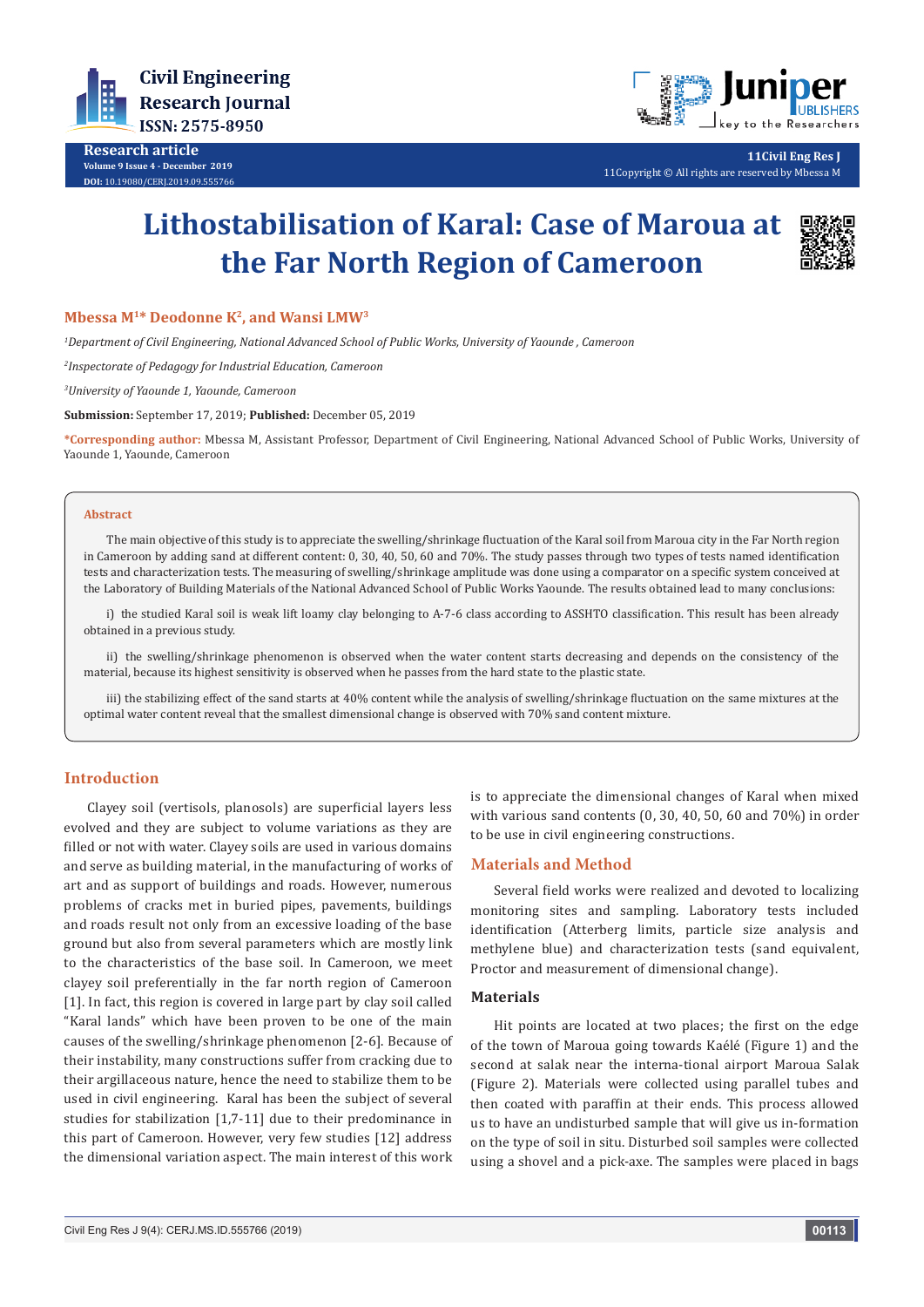previously la-belled kw followed by numbers 1 and 2 indicating the site number. As regarding the sand (S1), it is tak-en from

River Sanaga because of the same structure and components as the one found in the northern part of Cameroon [1].



# **Figure 1: Monitoring Site Kw<sub>1</sub>.**



**Figure 2:** Monitoring Site Kw<sub>2</sub>.

#### **Laboratory work**

## **Identification tests and classification**

**Preliminary tests:** Preliminary tests involve defining the nature of soils using basis human senses. They are indicated in Table 1. **Table 1:** Classification of Soil Through Preliminary Tests.

| <b>Trials</b> | Nature of soil                        |                         |                                   |  |  |  |  |
|---------------|---------------------------------------|-------------------------|-----------------------------------|--|--|--|--|
|               | Sandy                                 | <b>Silty</b>            | Clayey                            |  |  |  |  |
| Sight         |                                       | Fine Fraction           |                                   |  |  |  |  |
| Taste         | Unpleasant sensation within the teeth | No unpleasant sensation | Sticky in contact with the tongue |  |  |  |  |
| Touch         | Rough                                 | Averagely plastic       | Plastic and sticky                |  |  |  |  |
| Radiance      |                                       |                         | Plastic and sticky                |  |  |  |  |

**Atterberg limits, grains size analysis and methylene bleu tests:** The Atterberg limits, the particle size analysis and the methylene blue test are carried out respectively according to NF P94-051 [13], NF EN 933-1 [14] and NF P94-057 [15] and NF EN 933-9 [16].

# **Characterization tests**

**Sand equivalent test and the Proctor test:** The Sand equivalent and proctor tests are realized following respectively NF EN 933-8 [17] and NF P 94-093 [18].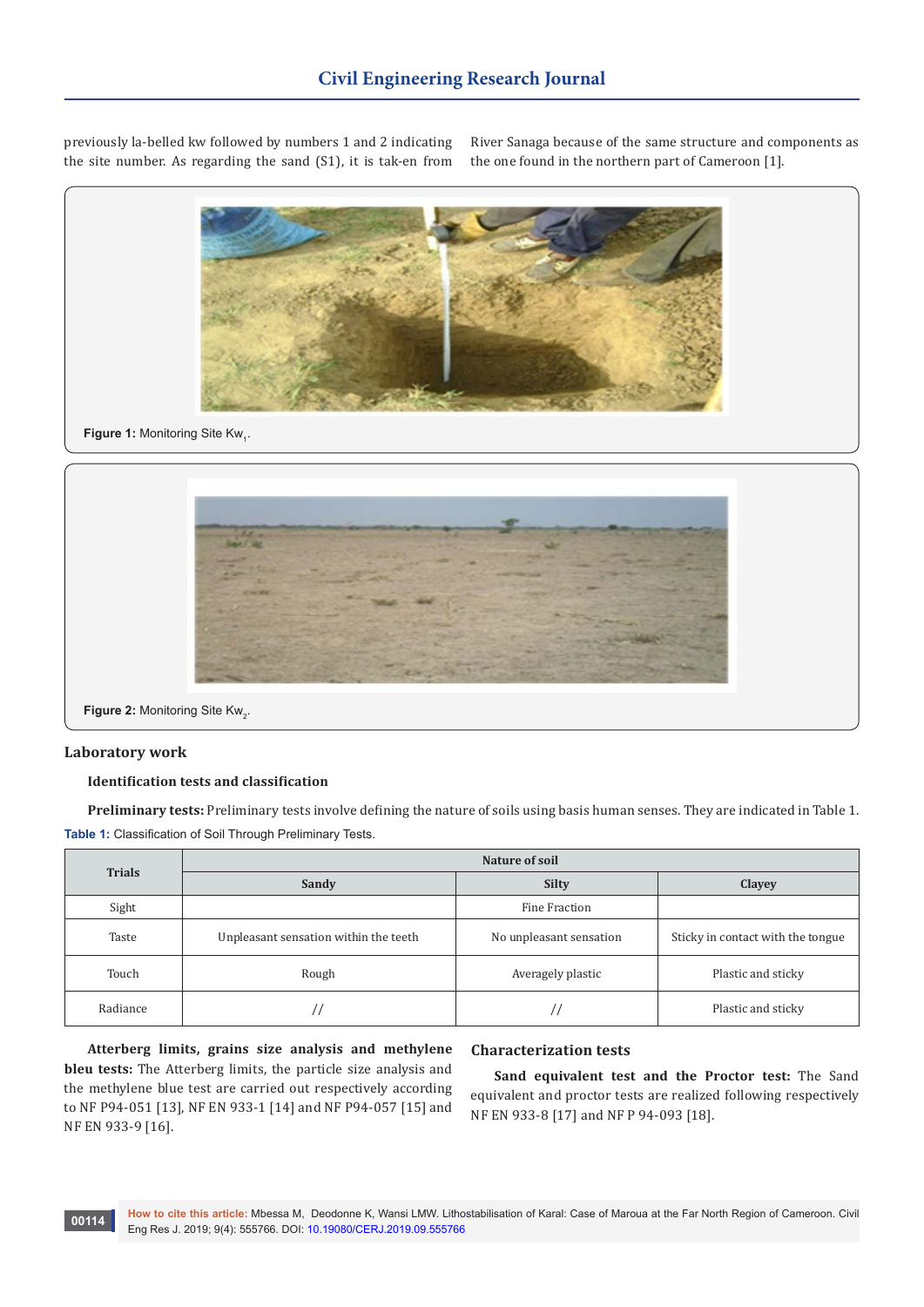**Measurement of dimensional change:** Measurements of dimensional change were carried out using the method proposed by the French norm NF P18-427 [15]. Measurements were performed on swelling clay sample both undisturbed and disturbed and on mixtures of the same clay with 0%, 30%, 40%, 50%, 60% and 70% of Sanaga sand.

# **Results**

### **Identification and classification of studied materials**

**Preliminary characterization:** Preliminary results on Karal and sand are presented in Table 2.

**Table 2:** Classification of Soil Through Preliminary Tests.

| <b>Samples</b> | Colour | <b>Nature</b> | <b>Touch</b> |
|----------------|--------|---------------|--------------|
| KW1            | Yellow | Clay          | Sticky       |
| (S1)           | Yellow | Sandy         | Rough        |

**Plasticity of materials:** Results obtained from the Atterberg limit tests, as presented in Table 3, show that Karal is a high plas-ticity soil and is classified as Class A-7-6 according to the AASHTO classification. This material is not so advisable in road construction because of its fair to poor behaviour in road construction. It can be use unless it's ameliorated.

**Table 3:** Atterberg Limits Values.

| <b>Samples</b> | M.    | Wl    | IP    |
|----------------|-------|-------|-------|
| Kw1            | 17,31 | 41,5  | 24,19 |
| C 1<br>ر ر     | 14,8  | 20,46 | 5,66  |

**Grain size distribution:** Table 4 present the different grains size content meanwhile Table 5 present rate of grain size in different mixture. The studied karal is silty clay. This nomenclature is specific to clay materials in the northern part of Cameroon [19]. The sand (S1) is of the gravel type as presented in Table 4 with 22 % of gravel. Figures 3 & 4 show the particle size distribution of the karal sample and sand while Figure 5 shows the particle size curves of various mixtures.

**Table 4:** Rate of Grain Size (%).

|                | Rate of grain size $(\% )$ |          |      |        |                           |                         |
|----------------|----------------------------|----------|------|--------|---------------------------|-------------------------|
| <b>Samples</b> | Clay                       | Silt     | Sand | Gravel | $\mathbf{C}_{\mathrm{u}}$ | $\mathbf{C}_\mathrm{c}$ |
| KW1            | 56                         | 40       | 2,16 | 1,84   | $\overline{\phantom{a}}$  |                         |
| S <sub>1</sub> | 0                          | $\theta$ | 78   | 22     | 2,73                      | 0,72                    |

**Table 5:** Summary of Grain Size Rate in Various Mixtures.

| Rate (%) |      |       |      |        |  |  |
|----------|------|-------|------|--------|--|--|
| Sand     | Clay | Silts | Sand | Gravel |  |  |
| 10       | 53,6 | 36    | 6,3  | 4,1    |  |  |
| 20       | 40,6 | 21    | 31   | 7,4    |  |  |
| 30       | 37   | 11    | 43   | 9      |  |  |
| 40       | 31   | 9,3   | 49,3 | 10,4   |  |  |



**Figure 3:** Size-Distribution Curve of the Karal Sample  $(Kw_1)$ .



**How to cite this article:** Mbessa M, Deodonne K, Wansi LMW. Lithostabilisation of Karal: Case of Maroua at the Far North Region of Cameroon. Civil **Eng Res J. 2019; 9(4): 555766. DOI: [10.19080/CERJ.2019.09.555766](http://dx.doi.org/10.19080/CERJ.2019.09.555766) contract to Eng Res J. 2019; 9(4): 555766 DOI: 10.19080/CERJ.2019.09.555766**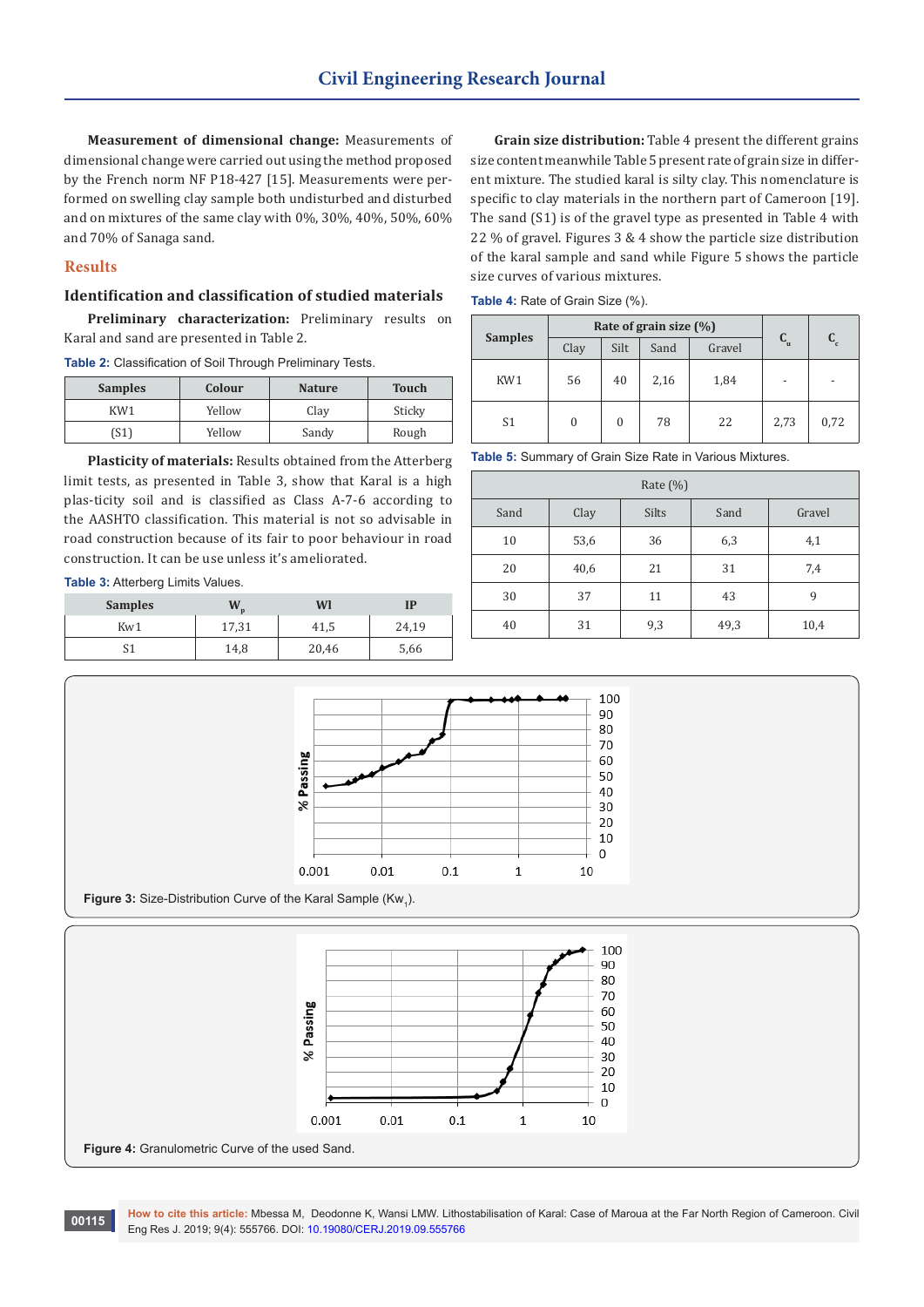

**Value of Methylene blue:** The value of methylene blue found is 11g/110g soil, which qualifies Karal as a material at the threshold separating clay soils from very clay soils, with moderate swelling potential. In addition, the activity of clay fraction is estimated at 0.61. This value is less than 0.5 obtained by Ekodeck [19]. According to the norm NF P 94-068 sand belongs to the group of inactive soils, this is due to the quartz nature of sands [20].

#### **Characterization of materials**

**Sand Equivalent:** Data used to calculate the sand equivalent show that the value of the visual sand equivalent is equal to 95.37% and 92.93% at the piston. These values de-scribe sand as a very clean one.



**Proctor:** Results of the compaction test are recorded in Table 6, while the dry density curve following specific water content is shown in Figure 6. This curve deducts the optimum water content and the optimum dry density value of 13.2% and 1.82 g/cm3 for Kw1 respectively. The optimum proctor values found are different from those obtained by Simo [12]; this could be due to the amount of sand present in the material. The modified

proctor test on different mixtures per-mitted to have curves shown in Figure 7 where dry density values are represented on y-axis and water content values on x-axis. The results are summarised in Table 7. The figure shows that the maximum dry density increases significantly with the percentage of sand as the optimal water content decreases. There-fore, the materials become less and less sensitive to water.

**Table 6:** Values of the Dry Density and the Water Content at the Optimal Proctor.

| Sample                                                                                                                                                                                                                                                                                                                                                      | <b>Optimal Proctor</b> |                                      |  |  |  |  |
|-------------------------------------------------------------------------------------------------------------------------------------------------------------------------------------------------------------------------------------------------------------------------------------------------------------------------------------------------------------|------------------------|--------------------------------------|--|--|--|--|
| Kw1                                                                                                                                                                                                                                                                                                                                                         | Dry density (max)      | Optimal water content $(W_{opt} \%)$ |  |  |  |  |
|                                                                                                                                                                                                                                                                                                                                                             | 1.819                  | 13,20                                |  |  |  |  |
| $\tau$ . $\alpha$ . $\alpha$ . $\alpha$ . $\alpha$ . $\alpha$ . $\alpha$ . $\alpha$ . $\alpha$ . $\alpha$ . $\alpha$ . $\alpha$ . $\alpha$ . $\alpha$ . $\alpha$ . $\alpha$ . $\alpha$ . $\alpha$ . $\alpha$ . $\alpha$ . $\alpha$ . $\alpha$ . $\alpha$ . $\alpha$ . $\alpha$ . $\alpha$ . $\alpha$ . $\alpha$ . $\alpha$ . $\alpha$ . $\alpha$ . $\alpha$ |                        |                                      |  |  |  |  |

**Table 7:** Summary of Optimum Obtained for the Different Mixtures.

| Percentage of sand in kw. $(\% )$ | Dry density $(\gamma d \, a)$ | Optimal water content $(W_{\text{out}}$ in %) |
|-----------------------------------|-------------------------------|-----------------------------------------------|
|                                   |                               |                                               |

**How to cite this article:** Mbessa M, Deodonne K, Wansi LMW. Lithostabilisation of Karal: Case of Maroua at the Far North Region of Cameroon. Civil **Eng Res J. 2019; 9(4): 555766. DOI: [10.19080/CERJ.2019.09.555766](http://dx.doi.org/10.19080/CERJ.2019.09.555766) DOI: 10.19080/CERJ.2019.09.555766**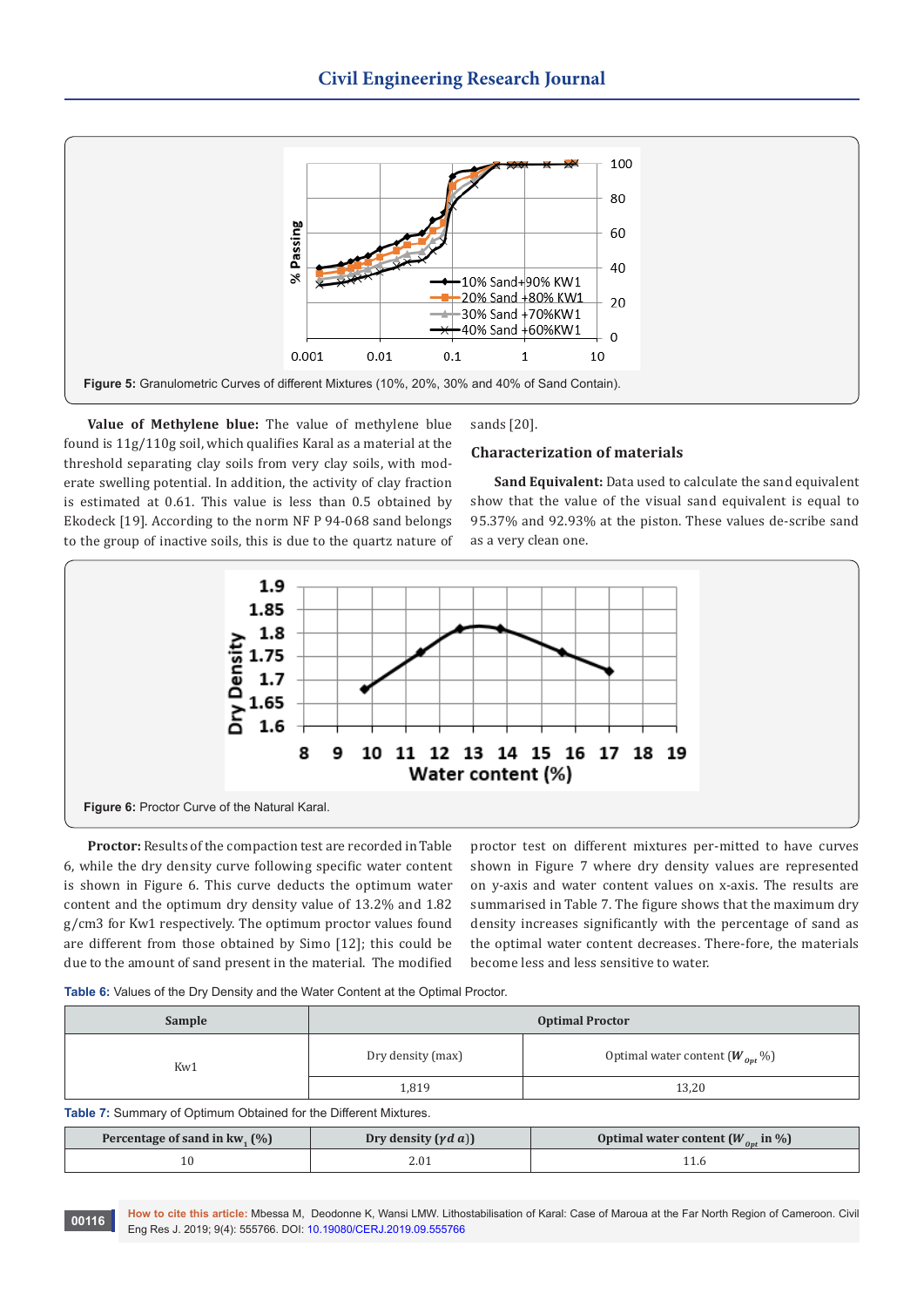# **Civil Engineering Research Journal**

| 20 | 2.02  | 10.8 |
|----|-------|------|
| 30 | 2.029 | 10.6 |
| 40 | 2.04  | 10.4 |
| 50 | 2.05  | 10   |
| 60 | 2.061 |      |
| 70 | 2.11  | 7.39 |



**How to cite this article:** Mbessa M, Deodonne K, Wansi LMW. Lithostabilisation of Karal: Case of Maroua at the Far North Region of Cameroon. Civil **EDUAL PROPERTS ATTLE ANDESS AND ADDITELY AND RESEARCH PROPERT ATTLE DRIVE CONTROL FOR RES** J. 2019; 9(4): 555766. DOI: [10.19080/CERJ.2019.09.555766](http://dx.doi.org/10.19080/CERJ.2019.09.555766)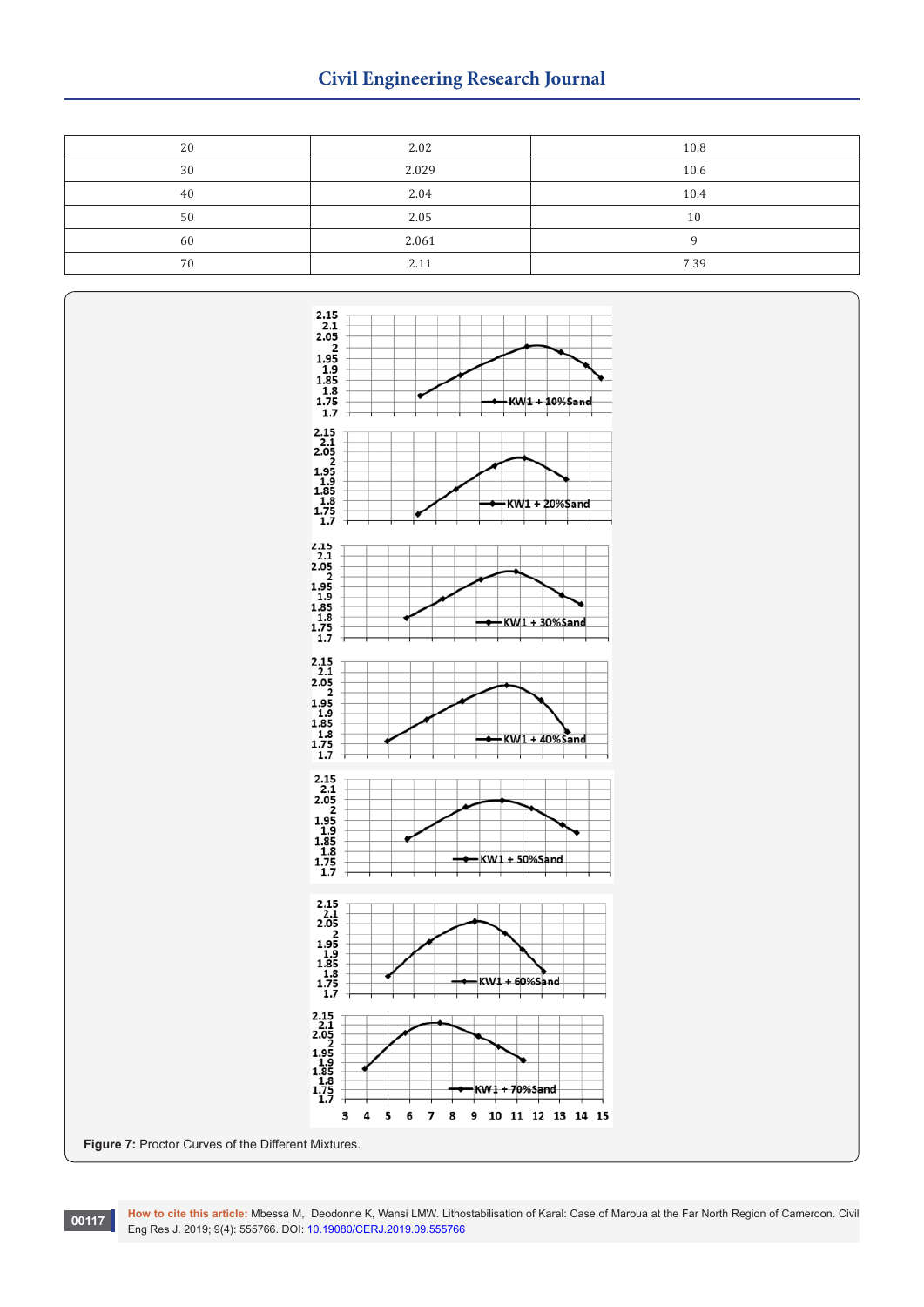

**Figure 8:** Dimensional Change of Natural Karal.



**How to cite this article:** Mbessa M, Deodonne K, Wansi LMW. Lithostabilisation of Karal: Case of Maroua at the Far North Region of Cameroon. Civil **EDENT RESEARCE TO BE A THE RESEARCE PROPERT RESP. 2019** COVER LIST For Press, 2019; 9(4): 555766. DOI: [10.19080/CERJ.2019.09.555766](http://dx.doi.org/10.19080/CERJ.2019.09.555766) **c**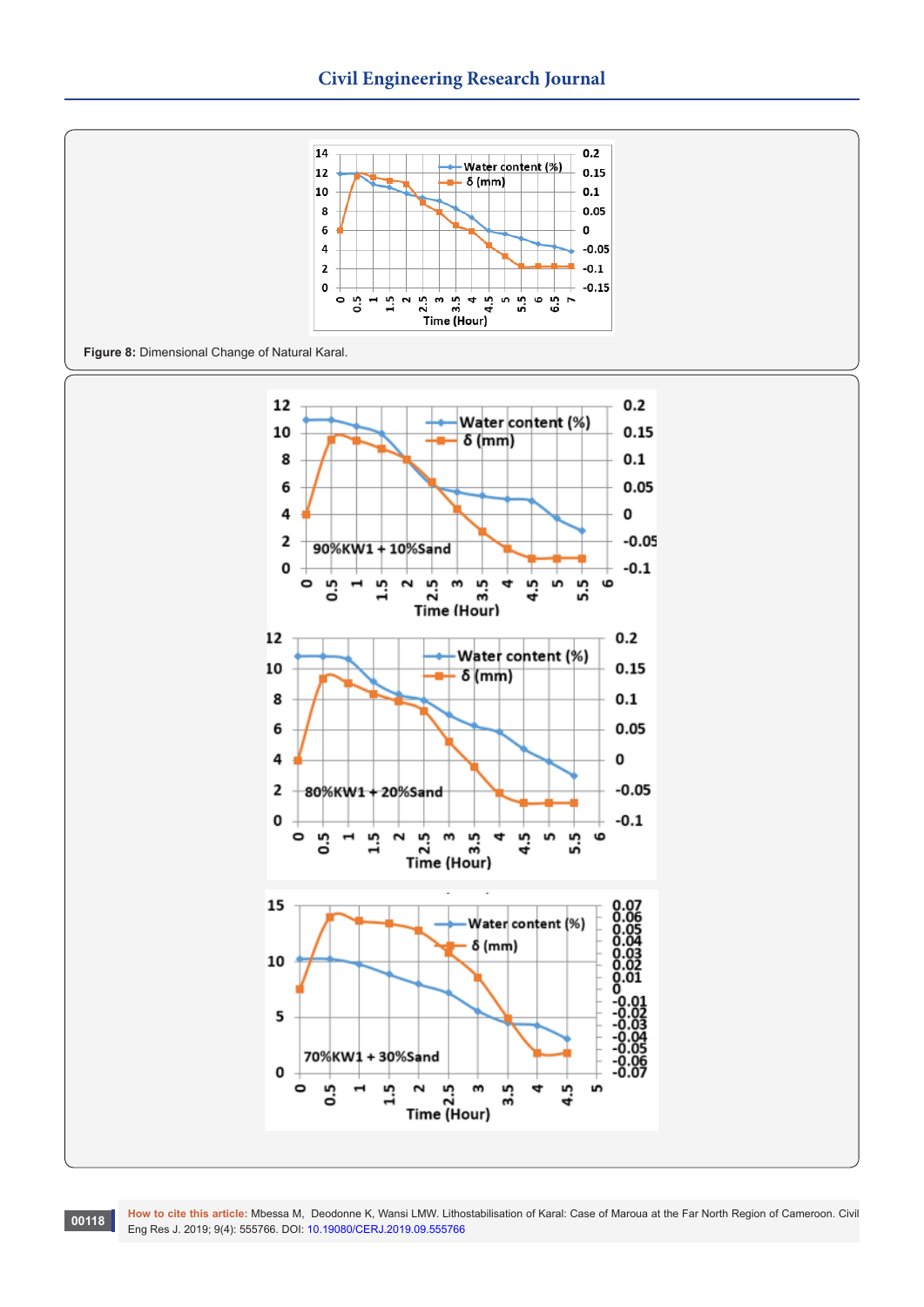

**Swelling-shrinkage:** Laboratory results allowed the dimensional change of Karal to be represented by water content and time (Figure 8) on undisturbed or disturbed soil samples. The analysis of these results shows that Karal is a highly sensitive material same as Bana in their work published in 2016, it is observed just 30 minutes after the start of the test that the comparator needle reaches 14.2. The shrinkage is progressively pronounced as the water content decreases and stabilizes after six (6) hours at the water content of 2.4. Regarding mixtures, the examination of the curves in Figure 9 shows that the amplitude of the swelling/shrinkage depends on the water content of the material. The phenomenon is more accentuated as the water content is high. The best results are observed for mixtures containing 70% of sand where the amplitude is then minimal as shown in Figure 10 and Table 8.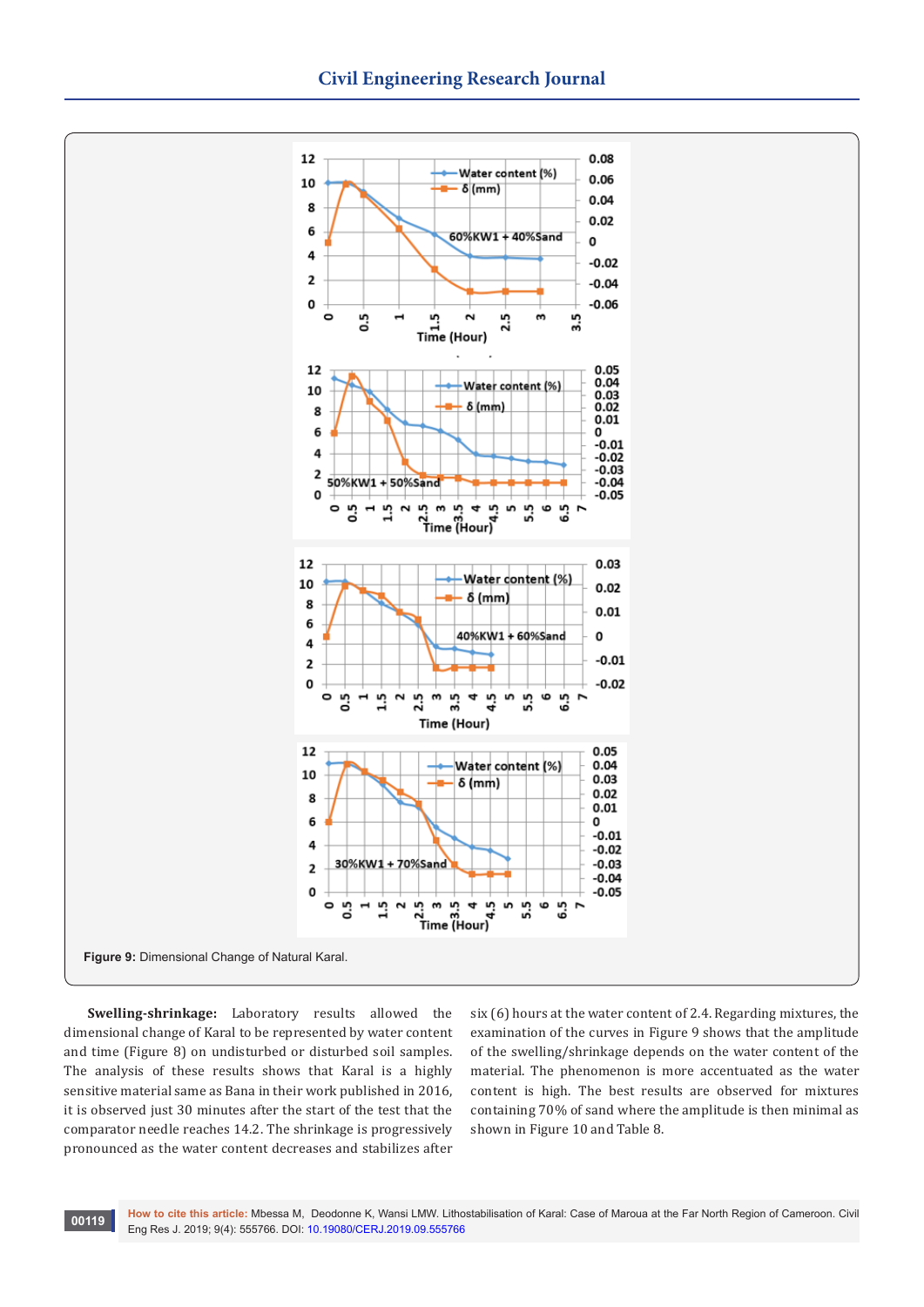

|  | Table 8: Récapitulatif D'amplitude Pour Chaque Mélange. |  |  |  |
|--|---------------------------------------------------------|--|--|--|
|  |                                                         |  |  |  |

| Ratio of Sand (%) | Total swelling G (mm) | Shrinkage R (mm) | Amplitude = $G+ R $ (mm) |
|-------------------|-----------------------|------------------|--------------------------|
| $\mathbf{0}$      | 0,142                 | $-0,093$         | 0,235                    |
| 10                | 0,138                 | $-0,081$         | 0,219                    |
| 20                | 0,133                 | $-0,070$         | 0,203                    |
| 30                | 0,060                 | $-0,053$         | 0,113                    |
| 40                | 0,056                 | $-0,047$         | 0,103                    |
| 50                | 0,045                 | $-0,040$         | 0,085                    |
| 60                | 0,041                 | $-0.0367$        | 0,034                    |
| 70                | 0,021                 | $-0,013$         | 0,077                    |

# **Conclusion**

The objective of this work was to study the dimensional change of karal in order to justify the relevance of its use in infrastructure works through mixtures of the latter with sand at various rate based on the results of previous work. Tests were conducted on natural Karal and sand-stabilized Karal at per-centages ranging from 10 to 70, including identification tests such as particle size analysis, Atterberg limits, and characterization tests such as the modified Proctor test and comparator swelling/shrinkage measurement on Proctor Modified samples. The results of these tests show that the Karal studied is a low-lift, silty clay soil of class A-7-6 according to the ASHTO classification; the phenomenon of swell-ing-shrinkage occurs when the water content begins to decrease and depends on the state of consistency of Karal because its greater sensitivity is observed at the transition from solid to plastic; the effect of decreasing the swelling-shrinkage phenomenon by add-ing sand becomes perceptible from 40% sand. Swell-ing decreases as the proportion of sand increases. In the specific case, it was minimal for the value of 70% sand which is the highest percentage value used. The results obtained from this study are usable in road construction and in the building. However, the results obtained in this study do not allow us to understand all the causes of swelling/shrinkage.

#### **References**

- 1. [Baana AM, Mamba M, Danwé R, Elime BA \(2016\) Effects on sand ion](https://www.ijirr.com/sites/default/files/issues-pdf/1285.pdf)  [densities of swelling clay from the far north region of Cameroon, Inter](https://www.ijirr.com/sites/default/files/issues-pdf/1285.pdf)[national Journal of Information Research and review 3\(8\): 2719-2724.](https://www.ijirr.com/sites/default/files/issues-pdf/1285.pdf)
- 2. Thébé B (1987) Hydrodynamique de quelques sols du Nord Cameroun, bassins versants de MOUDA, contribution à l'étude des transferts d'échelles » Thèse de doctorat, uni-versité de Languedoc, ORSTOM fonds documentaire.
- 3. Humbel FX (1972) Initiation à la pédologie et aux sols ca-merounais, centre ORSTOM de Yaoundé, section pédolo-gie.
- 4. Lieunou GD, Sighomnou L, Sigha-Nkamdjou G, Mahe GE, Ekodeck F, Tchoual (2003). Système hydrologique du Yaéré(extrême Nard Cameroun), changements climatiques et actions anthropiques : conséquences sur les transferts superficiels. Proceedings of an international Symposium held at Montpellier April, IAHS Publ. P: 278-20003.
- 5. NF E 11-057. 2011. Mesure de la variation dimensionnelle à l'aide comparateur à cadran, 20p.
- 6. Youdjari Djonkamla (2010) Caractérisation et simulation numérique du comportement volumétrique des sols argileux gonflants de N'Djamena, Mémoire de maitrise, Université Laval Québec, département du génie civil.
- 7. Hachichi A, Bourokba SA, Benaissa A, Fleureau JM, Hattab, M et al. (2009) Etude des phénomènes retrait-gonflement et stabilisation des sols gonflants de la région d'Oran. 19ième Congrès Français de Mécanique. Marseille, France 7: 24-28.